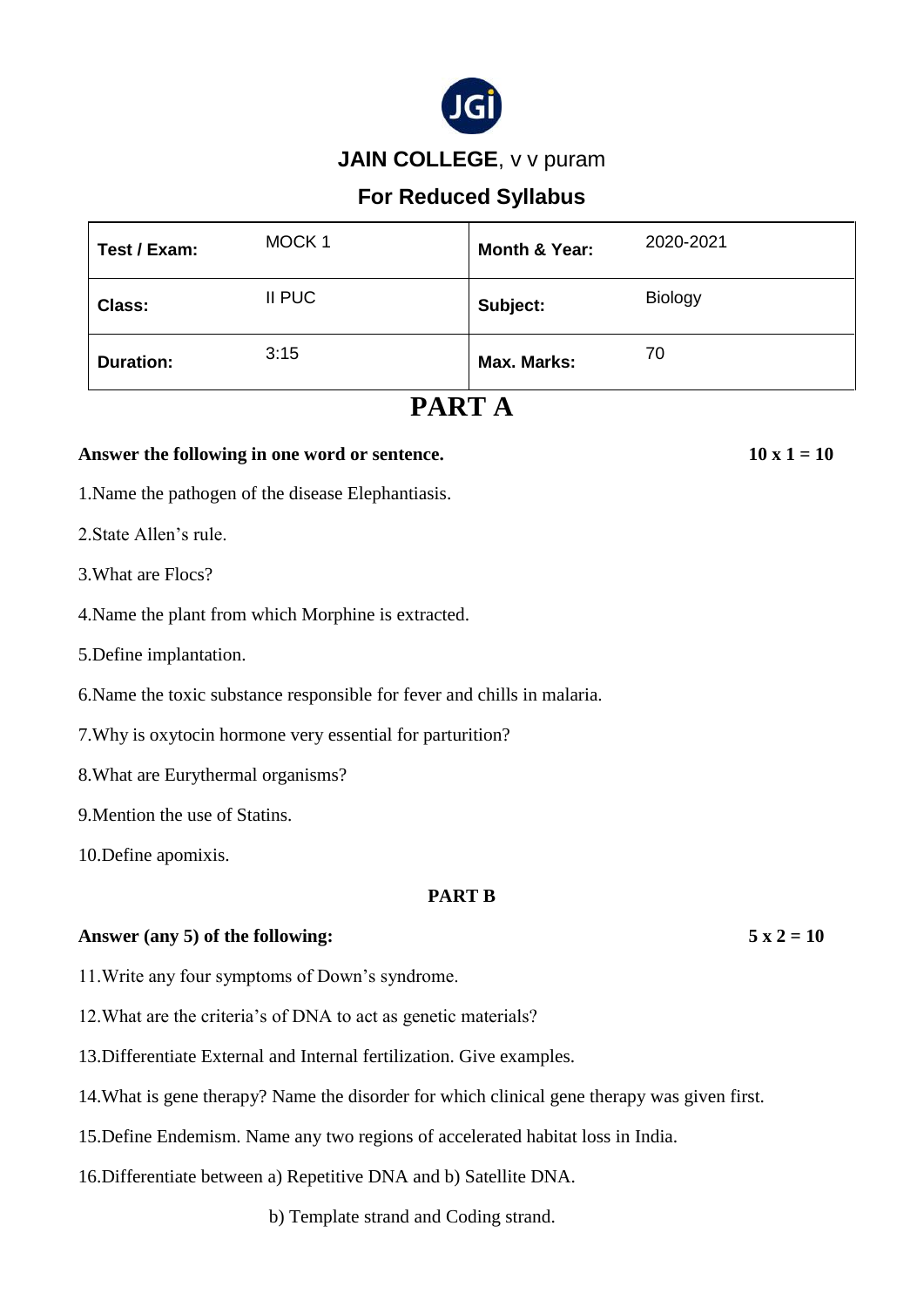#### Page **2** of **3**

17.a) Name the non-steroidal oral contraceptive pill for women.

b) What is IUD? Give an example.

18.Differentiate between mRNA and tRNA.

#### **PART C**

### Answer (any 5) of the following:  $5 \times 3 = 15$

- 19.List out the functions of the following: a) Perimetrium b) Myometrium c) Endometrium.
- 20.Write a short note on ecosystem services.
- 21.Draw a neat labelled diagram of Antibody molecule.
- 22.Define: Parturition, Foetal ejection reflex, lactation.
- 23.Draw a neat labelled diagram of vasectomy and tubectomy.
- 24.Write a note on Biopiracy.
- 25.Draw a labeled diagram of monocot embryo.
- 26.Explain function of: Promoter ,Exon , satellite DNA.

#### **PART D (SECTION I)**

#### Answer (any 4) of the following:  $4 \times 5 = 20$

- 27.Write the functions of Streptokinase, cyclosporin A, Statins, Pectinases, Lipases.
- 28.Define pollination. Write a note on types of pollination with examples.
- 29.Explain the mechanism of gene regulation in E.coli with reference to absence and presence of lactose.
- 30.(a) What are multiple Alleles? Give an example.
	- (b)List out four symptoms of Klinefelter's Syndrome.
- 31.Draw a neat labeled diagram of Human sperm.
- 32. Describe the process of translation of mRNA.

#### **PART D (SECTION II)**

#### Answer (any 3) of the following:  $3 \times 5 = 15$

33.Draw a neat labeled diagram of Human male reproductive system.

- 34.Explain Biogas plant with a neat labeled diagram.
- 35.Define the following terms with one example each:

Parasitism, commensalism, camouflage, mutualism and interspecific competition.